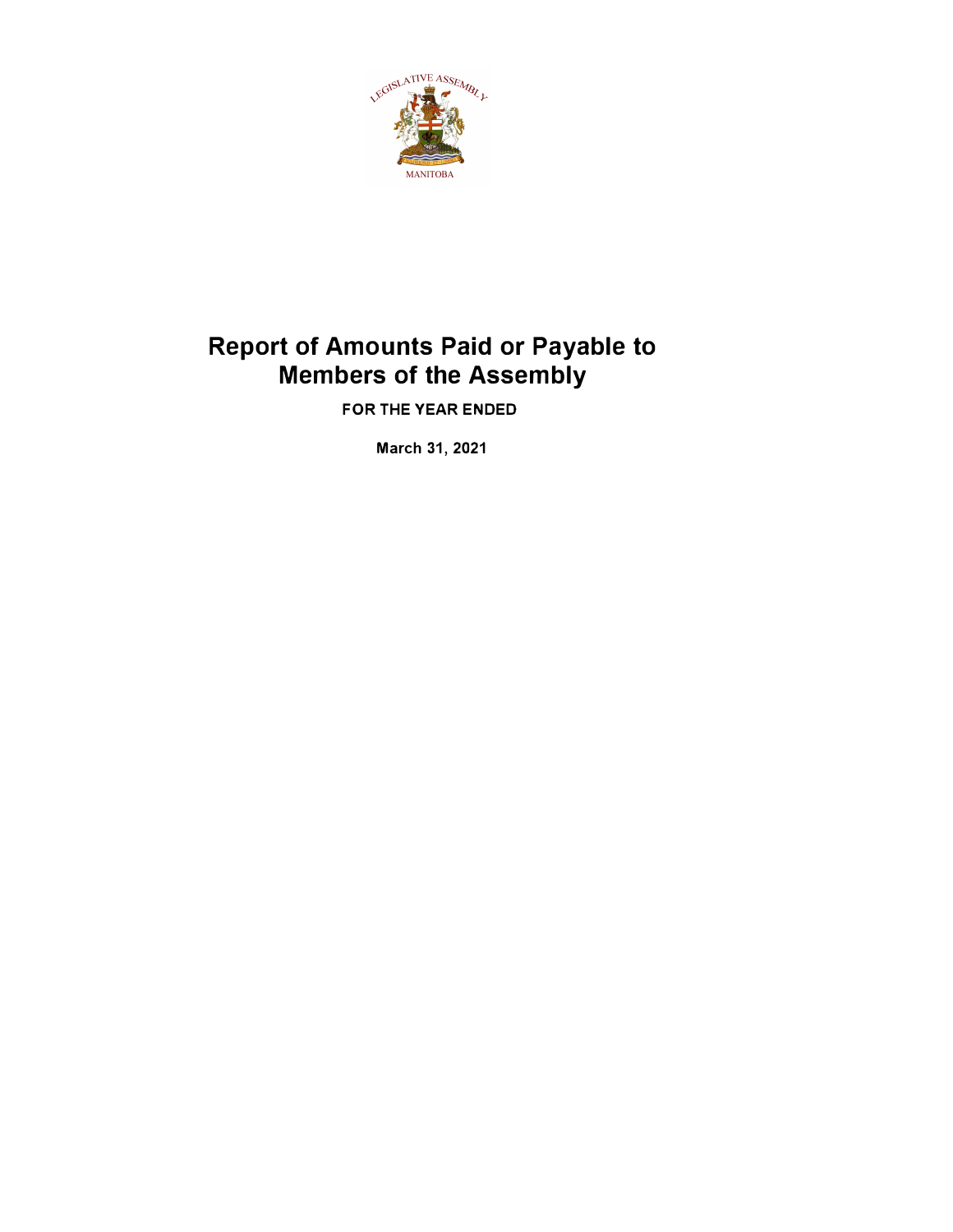

#### **STATEMENT OF RESPONSIBILITY**

The accompanying Report of Amounts Paid or Payable to Members of the Assembly by the Assembly is the responsibility of Management of the Legislative Assembly and has been prepared in accordance with provisions of The Legislative Assembly Act. In Management's opinion, the Report has been properly prepared within reasonable limits of materiality, incorporating Management's best judgment regarding estimates and other data available up to June 25, 2021.

Management maintains internal controls to provide reasonable assurance of the reliability and accuracy of the financial information reported.

This Report is tabled in the Legislature. It is also available on the Manitoba Legislative Assembly website.

On behalf of Management;

Deanna Wilson Executive Director, Administration Branch Manitoba Legislative Assembly

Patricia Chaychuk Clerk of the Legislative Assembly Manitoba Legislative Assembly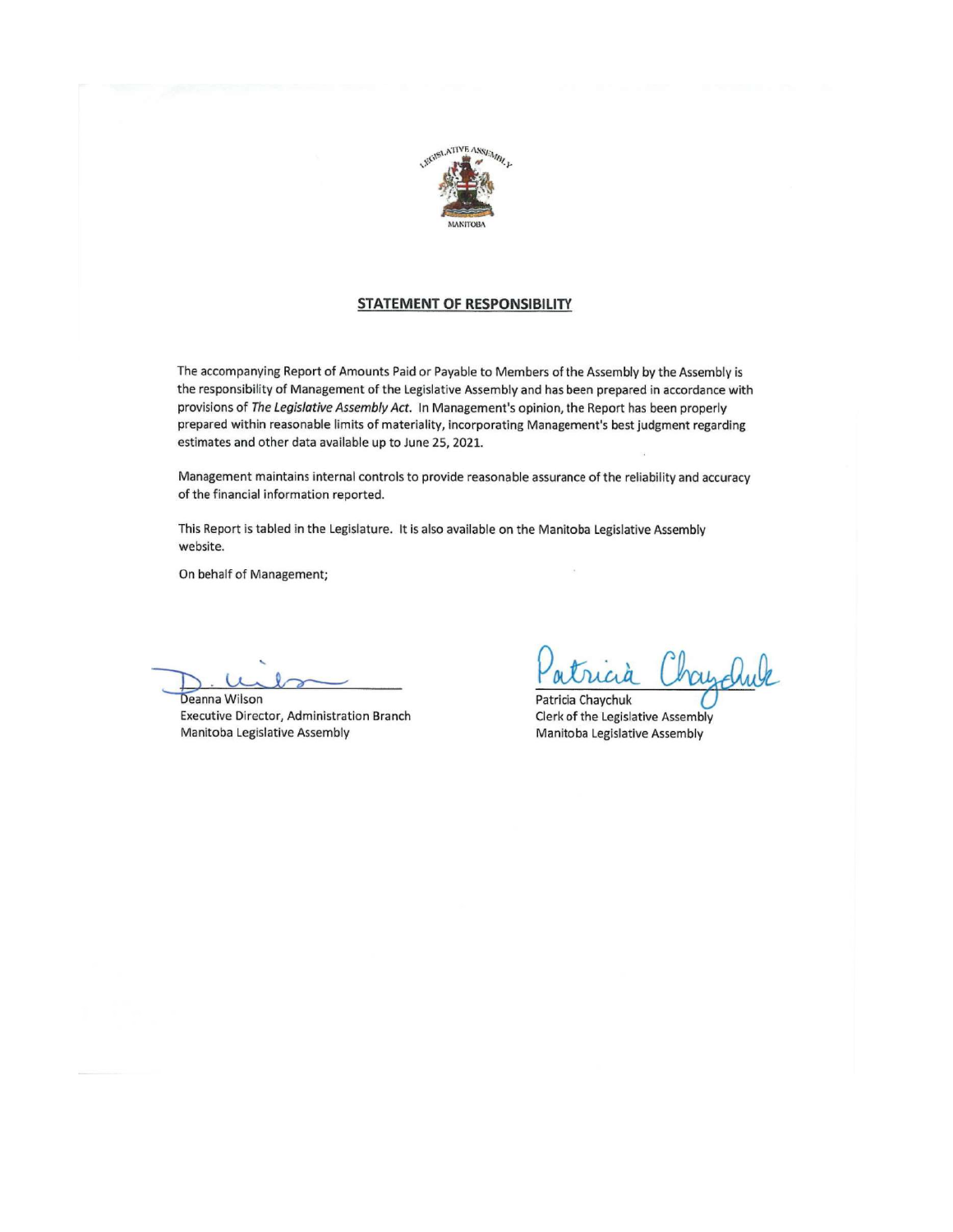## **COMPENSATION** REPORT OF AMOUNTS PAID OR PAYABLE TO MEMBERS OF THE ASSEMBLY FOR THE YEAR ENDED MARCH 31, 2021

|                     |                      | PREMIER'S AND MINISTERS' COMPENSATION |                |                 |                |                      |                     | <b>SEVERANCE /</b> |  |
|---------------------|----------------------|---------------------------------------|----------------|-----------------|----------------|----------------------|---------------------|--------------------|--|
|                     |                      | <b>MEMBERS'</b>                       | <b>PAID OR</b> |                 |                | <b>PAID UNDER</b>    | <b>OTHER</b>        | <b>TRANSITION</b>  |  |
| <b>MEMBER</b>       | <b>CONSTITUENCY</b>  | <b>INDEMNITY</b>                      | <b>ACCRUED</b> | <b>WITHHELD</b> | <b>TOTAL</b>   | <b>FR&amp;TP ACT</b> | <b>COMPENSATION</b> | <b>PAYMENTS</b>    |  |
|                     |                      |                                       |                | (Note 2)        |                | (Note 2)             |                     | (Note 4)           |  |
|                     |                      | \$                                    | \$             | \$              | \$             | \$                   | \$                  | \$                 |  |
| Adams, D.           | Thompson             | 96,234.99                             |                |                 |                |                      |                     |                    |  |
| Altomare, N.        | Transcona            | 96,234.99                             |                |                 |                |                      |                     |                    |  |
| Asagwara, U.        | <b>Union Station</b> | 96,234.99                             |                |                 |                |                      |                     |                    |  |
| Brar, D.            | <b>Burrows</b>       | 96,234.99                             |                |                 |                |                      |                     |                    |  |
| Bushie, I.          | Keewatinook          | 96,234.99                             |                |                 |                |                      |                     |                    |  |
| Clarke, Hon. E.     | Agassiz              | 96,234.99                             | 42,181.69      | 10,506.60       | 52,688.29      | 10,292.38            |                     |                    |  |
| Cox, Hon. C.        | Kildonan-River East  | 96,234.99                             | 42,181.69      | 10,506.60       | 52,688.29      | 10,292.36            |                     |                    |  |
| Cullen, Hon. C.     | Spruce Woods         | 96,234.99                             | 42,181.69      | 10,506.60       | 52,688.29      | 10,292.36            |                     |                    |  |
| Driedger, Hon. M.   | Roblin               | 96,234.99                             |                |                 |                | $\blacksquare$       | 52,688.29           |                    |  |
| Eichler, Hon. R.    | Lakeside             | 96,234.99                             | 42,181.69      | 10,506.60       | 52,688.29      | 10,292.38            |                     |                    |  |
| Ewasko, Hon. W.     | Lac du Bonnet        | 96,234.99                             | 12,422.92      |                 | 12,422.92      | ÷,                   | 5,114.10            |                    |  |
| Fielding, Hon. S.   | Kirkfield Park       | 96,234.99                             | 42,181.69      | 10,506.60       | 52,688.29      | 10,292.36            |                     |                    |  |
| Fontaine, N.        | St. Johns            | 96,234.99                             | $\blacksquare$ |                 | $\overline{a}$ | $\blacksquare$       | 7,765.24            |                    |  |
| Friesen, Hon. C.    | Morden-Winkler       | 96,234.99                             | 42,181.69      | 10,506.60       | 52,688.29      | 10,292.36            |                     |                    |  |
| Gerrard, Hon. J.    | River Heights        | 96,234.99                             |                |                 |                |                      |                     |                    |  |
| Goertzen, Hon. K.   | Steinbach            | 96,234.99                             | 42,181.69      | 10,506.60       | 52,688.29      | 10,292.36            |                     |                    |  |
| Gordon, Hon. A.     | Southdale            | 96,234.99                             | 12,422.92      |                 | 12,422.92      |                      | 402.00              |                    |  |
| Guenter, J.         | Borderland           | 96,234.99                             | $\blacksquare$ |                 | $\blacksquare$ |                      | 1,099.16            |                    |  |
| Guillemard, Hon. S. | Fort Richmond        | 96,234.99                             | 42,181.69      | 10,506.60       | 52,688.29      |                      |                     |                    |  |
| Helwer, Hon. R.     | <b>Brandon West</b>  | 96,234.99                             | 42,181.69      | 10,506.60       | 52,688.29      |                      |                     |                    |  |
| Isleifson, L.       | <b>Brandon East</b>  | 96,234.99                             | $\blacksquare$ |                 |                |                      | 4,160.08            |                    |  |
| Johnson, Hon. D.    | Interlake-Gimli      | 96,234.99                             | 12,422.92      |                 | 12,422.92      |                      | 5,934.36            |                    |  |
| Johnston, S.        | Assiniboia           | 96,234.99                             |                |                 |                |                      | 4,662.04            |                    |  |
| Kinew, W.           | Fort Rouge           | 96,234.99                             |                |                 |                |                      | 52,688.29           |                    |  |
| Lagassé, B.         | Dawson Trail         | 96,234.99                             |                |                 |                |                      |                     |                    |  |
| Lagimodiere, A.     | Selkirk              | 96,234.99                             |                |                 |                |                      | 201.00              |                    |  |
| Lamont, D.          | St. Boniface         | 96,234.99                             |                |                 |                |                      |                     |                    |  |
| Lamoureux, C.       | <b>Tyndall Park</b>  | 96,234.99                             |                |                 |                |                      |                     |                    |  |
| Lathlin, A.         | The Pas-Kameesak     | 96,234.99                             |                |                 |                |                      |                     |                    |  |
| Lindsey, T.         | Flin Flon            | 96,234.99                             |                |                 |                |                      |                     |                    |  |
| Maloway, J.         | Elmwood              | 96,234.99                             |                |                 |                |                      | 1,407.00            |                    |  |
|                     | Carried Forward      | 2,983,284.69                          | 416,903.97     | 94,559.40       | 511,463.37     | 72,046.56            | 136, 121.56         |                    |  |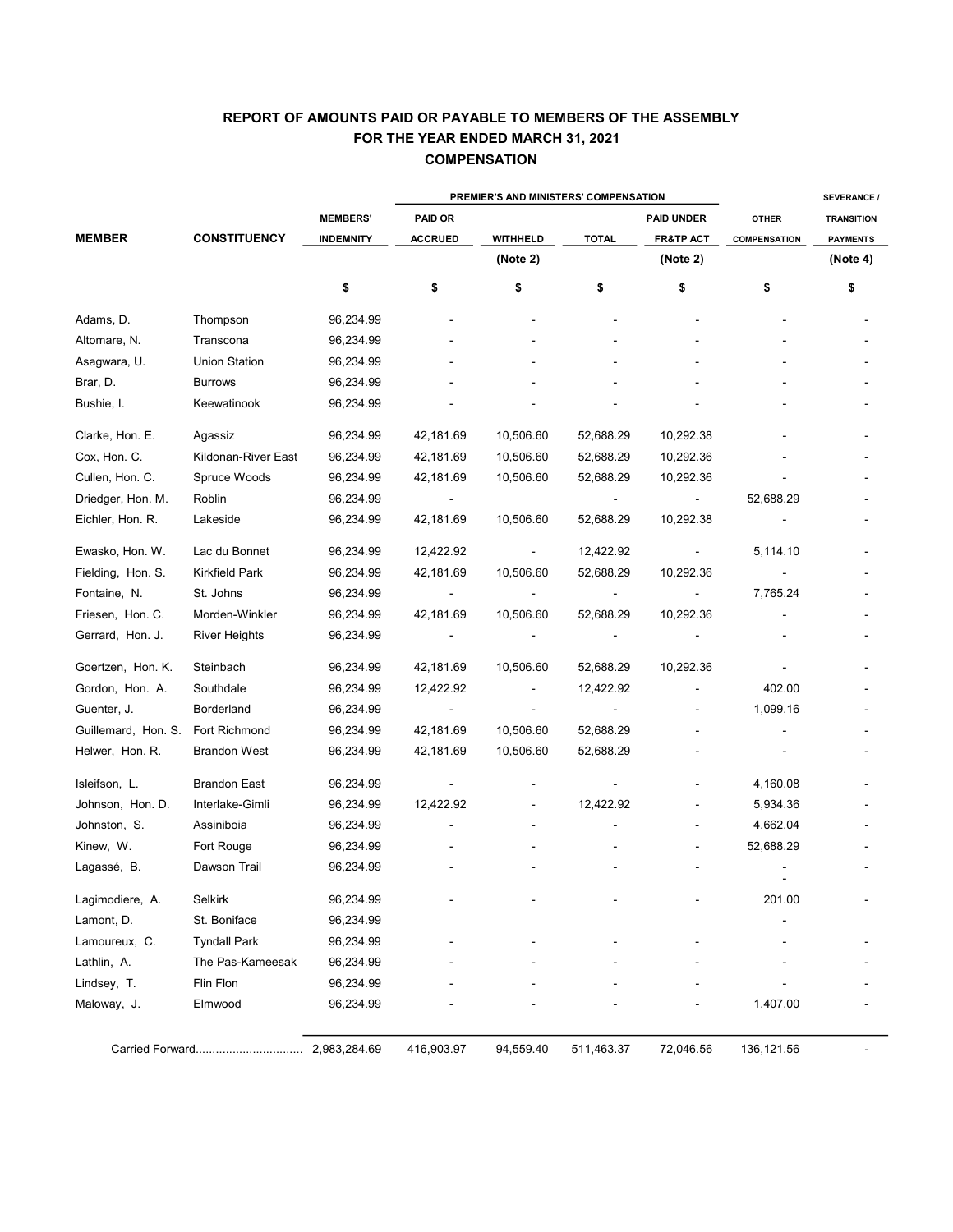|                    |                        |                  | PREMIER'S AND MINISTERS' COMPENSATION |                 |              |                      |                     | <b>SEVERANCE /</b> |  |
|--------------------|------------------------|------------------|---------------------------------------|-----------------|--------------|----------------------|---------------------|--------------------|--|
|                    |                        | <b>MEMBERS'</b>  | PAID OR                               |                 |              | <b>PAID UNDER</b>    | <b>OTHER</b>        | <b>TRANSITION</b>  |  |
| <b>MEMBER</b>      | <b>CONSTITUENCY</b>    | <b>INDEMNITY</b> | <b>ACCRUED</b>                        | <b>WITHHELD</b> | <b>TOTAL</b> | <b>FR&amp;TP ACT</b> | <b>COMPENSATION</b> | <b>PAYMENTS</b>    |  |
|                    |                        |                  |                                       | (Note 2)        |              | (Note 2)             |                     | (Note 4)           |  |
|                    |                        | \$               | \$                                    | \$              | \$           | \$                   | \$                  | \$                 |  |
|                    |                        |                  | 416,903.97                            | 94,559.40       | 511,463.37   | 72,046.56            | 136, 121.56         |                    |  |
| Marcelino, M.      | Notre Dame             | 96,234.99        |                                       |                 |              |                      |                     |                    |  |
| Martin, S.         | <b>McPhillips</b>      | 96,234.99        |                                       |                 |              |                      |                     |                    |  |
| Michaleski, B.     | Dauphin                | 96,234.99        |                                       |                 |              |                      |                     |                    |  |
| Micklefield, A.    | Rossmere               | 96,234.99        |                                       |                 |              |                      | 7,765.24            |                    |  |
| Morley-Lecomte, J. | Seine River            | 96,234.99        |                                       |                 |              |                      | 4,662.04            |                    |  |
| Moses, J.          | St. Vital              | 96,234.99        |                                       |                 |              |                      |                     |                    |  |
| Naylor, L.         | Wolseley               | 96,234.99        |                                       |                 |              |                      |                     |                    |  |
| Nesbitt, G.        | <b>Riding Mountain</b> | 96,234.99        |                                       |                 |              |                      | 7,518.36            |                    |  |
| Pallister, Hon. B. | Fort Whyte             | 96,234.99        | 64,564.55                             | 16,081.52       | 80,646.07    | 15,753.92            |                     |                    |  |
| Pedersen, Hon. B.  | Midland                | 96,234.99        | 42,181.69                             | 10,506.60       | 52,688.29    | 10,292.36            |                     |                    |  |
| Piwniuk, D.        | <b>Turtle Mountain</b> | 96,234.99        |                                       |                 |              |                      | 10,872.04           |                    |  |
| Reyes, J.          | Waverley               | 96,234.99        |                                       |                 |              |                      |                     |                    |  |
| Sala, A.           | St. James              | 96,234.99        |                                       |                 |              |                      |                     |                    |  |
| Sandhu, M.         | The Maples             | 96,234.99        |                                       |                 |              |                      |                     |                    |  |
| Schuler, Hon. R.   | Springfield-Ritchot    | 96,234.99        | 42,181.69                             | 10,506.60       | 52,688.29    | 10,292.36            |                     |                    |  |
| Smith, A.          | Lagimodiere            | 96,234.99        |                                       |                 |              |                      | 4,863.04            |                    |  |
| Smith, B.          | Point Douglas          | 96,234.99        |                                       |                 |              |                      | 6,691.94            |                    |  |
| Smook, D.          | La Verendrye           | 96,234.99        |                                       |                 |              |                      | 4,964.08            |                    |  |
| Squires, Hon. R.   | Riel                   | 96,234.99        | 42,181.69                             | 10,506.60       | 52,688.29    | 10,292.36            |                     |                    |  |
| Stefanson, Hon. H. | Tuxedo                 | 96,234.99        | 42,181.62                             | 10,506.67       | 52,688.29    | 10,292.36            |                     |                    |  |
| Teitsma, J.        | Radisson               | 96,234.99        |                                       |                 |              |                      | 201.00              |                    |  |
| Wasyliw, M.        | Fort Garry             | 96,234.99        |                                       |                 |              |                      |                     |                    |  |
| Wharton, Hon. J.   | Red River North        | 96,234.99        | 42,181.69                             | 10,506.60       | 52,688.29    | 10,292.36            |                     |                    |  |
| Wiebe, M.          | Concordia              | 96,234.99        |                                       |                 |              |                      | 6,213.64            |                    |  |
| Wishart, I.        | Portage la Prairie     | 96,234.99        |                                       |                 |              |                      | 4,662.04            |                    |  |
| Wowchuk, R.        | Swan River             | 96,234.99        |                                       |                 |              |                      | 1,099.16            |                    |  |
| Former MLAs:       |                        |                  |                                       |                 |              |                      |                     |                    |  |
| Altemeyer, R.      |                        |                  |                                       |                 |              |                      |                     | 41,811.83          |  |
| Graydon, C.        |                        |                  |                                       |                 |              |                      |                     | 41,811.84          |  |
| Mayer, C.          |                        |                  |                                       |                 |              | 5,089.62             |                     | $\blacksquare$     |  |
| Saran, M.          |                        |                  |                                       |                 |              |                      |                     | 41,811.83          |  |
| Swan, A.           |                        |                  |                                       |                 |              |                      |                     | 41,811.83          |  |
| <b>TOTALS</b>      |                        | 5,485,394.43     | 692,376.90                            | 163,173.99      | 855,550.89   | 144,351.90           | 195,634.14          | 167,247.33         |  |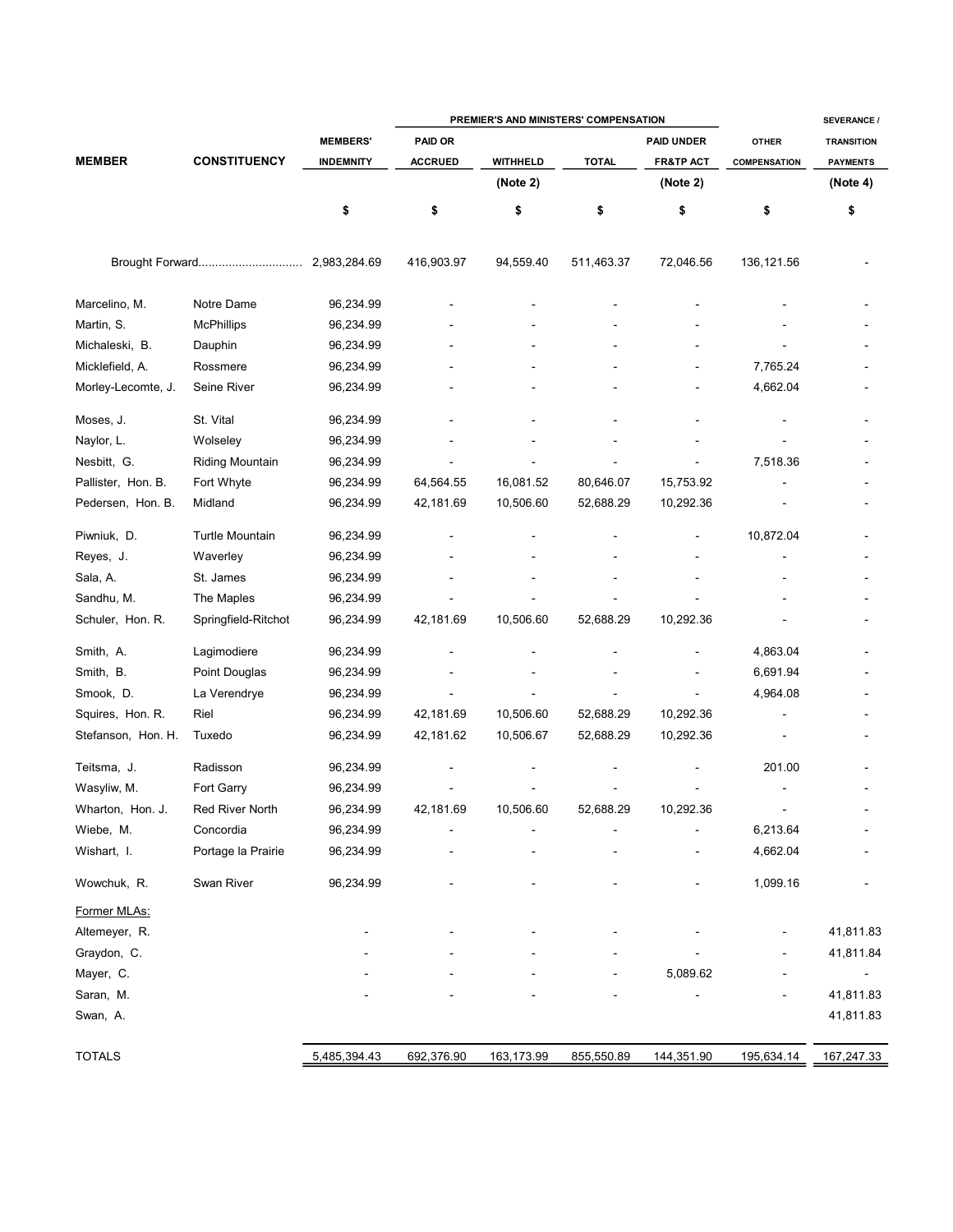# EXPENSES REPORT OF AMOUNTS PAID OR PAYABLE TO MEMBERS OF THE ASSEMBLY FOR THE YEAR ENDED MARCH 31, 2021

|                     |                       | <b>TEMPORARY</b>  |                  |                 | <b>CONSTITUENCY</b> |
|---------------------|-----------------------|-------------------|------------------|-----------------|---------------------|
|                     |                       | <b>RESIDENCE</b>  | <b>COMMUTING</b> | <b>TRAVEL</b>   | <b>ASSISTANT</b>    |
| <b>MEMBER</b>       | <b>CONSTITUENCY</b>   | <b>AND LIVING</b> | <b>EXPENSES</b>  | <b>EXPENSES</b> | <b>SALARIES</b>     |
|                     |                       | <b>EXPENSES</b>   |                  |                 | (Note 1a)           |
|                     |                       | \$                | \$               | \$              | \$                  |
| Adams, D.           | Thompson              | 7,200.00          |                  | 12,369.60       | 52,527.61           |
| Altomare, N.        | Transcona             |                   |                  | 147.00          | 52,618.00           |
| Asagwara, U.        | <b>Union Station</b>  |                   |                  | 535.77          | 52,618.00           |
| Brar, D.            | <b>Burrows</b>        |                   |                  | 462.00          | 52,618.00           |
| Bushie, I.          | Keewatinook           | 10,035.14         |                  | 14,007.93       | 52,618.00           |
| Clarke, Hon. E.     | Agassiz               | 19,846.69         |                  | 7,296.21        | 52,618.00           |
| Cox, Hon. C.        | Kildonan-River East   |                   |                  | 880.66          | 51,877.76           |
| Cullen, Hon. C.     | Spruce Woods          | 23,198.25         |                  | 494.46          | 49,228.76           |
| Driedger, Hon. M.   | Roblin                |                   |                  |                 | 52,618.00           |
| Eichler, Hon. R.    | Lakeside              | 26,006.45         |                  | 160.16          | 52,618.00           |
| Ewasko, W.          | Lac du Bonnet         | 21,868.24         |                  | 23,835.83       | 46,438.37           |
| Fielding, Hon. S.   | <b>Kirkfield Park</b> |                   |                  | 1,035.16        | 52,618.00           |
| Fontaine, N.        | St. Johns             |                   |                  | 6,018.37        | 52,618.00           |
| Friesen, Hon. C.    | Morden-Winkler        | 24,961.00         |                  | 622.51          | 52,618.00           |
| Gerrard, Hon. J.    | <b>River Heights</b>  |                   |                  | 176.10          | 52,618.00           |
| Goertzen, Hon. K.   | Steinbach             | 21,789.80         |                  | 5,413.93        | 52,618.00           |
| Gordon, A.          | Southdale             |                   |                  | 1,406.91        | 52,263.19           |
| Guenter, J.         | Borderland            | 22,219.35         |                  | 15,930.36       | 52,618.00           |
| Guillemard, Hon. S. | Fort Richmond         |                   |                  | 138.66          | 52,618.00           |
| Helwer, Hon. R.     | <b>Brandon West</b>   | 24,856.58         |                  | 2,055.00        | 39,062.64           |
| Isleifson, L.       | <b>Brandon East</b>   | 20,447.01         |                  | 8,482.78        | 37,045.06           |
| Johnson, D.         | Interlake-Gimli       | 25,998.60         |                  | 32,647.18       | 52,618.00           |
| Johnston, S.        | Assiniboia            |                   |                  | 138.66          | 50,222.41           |
| Kinew, W.           | Fort Rouge            |                   |                  |                 | 52,618.00           |
| Lagassé, B.         | Dawson Trail          |                   |                  | 1,771.16        | 52,578.50           |
| Lagimodiere, A.     | <b>Selkirk</b>        | 10,910.48         |                  | 8,862.50        | 45,706.17           |
| Lamont, D.          | St. Boniface          |                   |                  | 716.50          | 52,618.00           |
| Lamoureux, C.       | <b>Tyndall Park</b>   |                   |                  |                 | 52,618.00           |
| Lathlin, A.         | The Pas-Kameesak      | 18,113.93         |                  | 13,278.93       | 44,568.67           |
| Lindsey, T.         | Flin Flon             | 20,074.00         |                  | 12,224.65       | 51,536.72           |
| Maloway, J.         | Elmwood               |                   |                  |                 | 43,973.45           |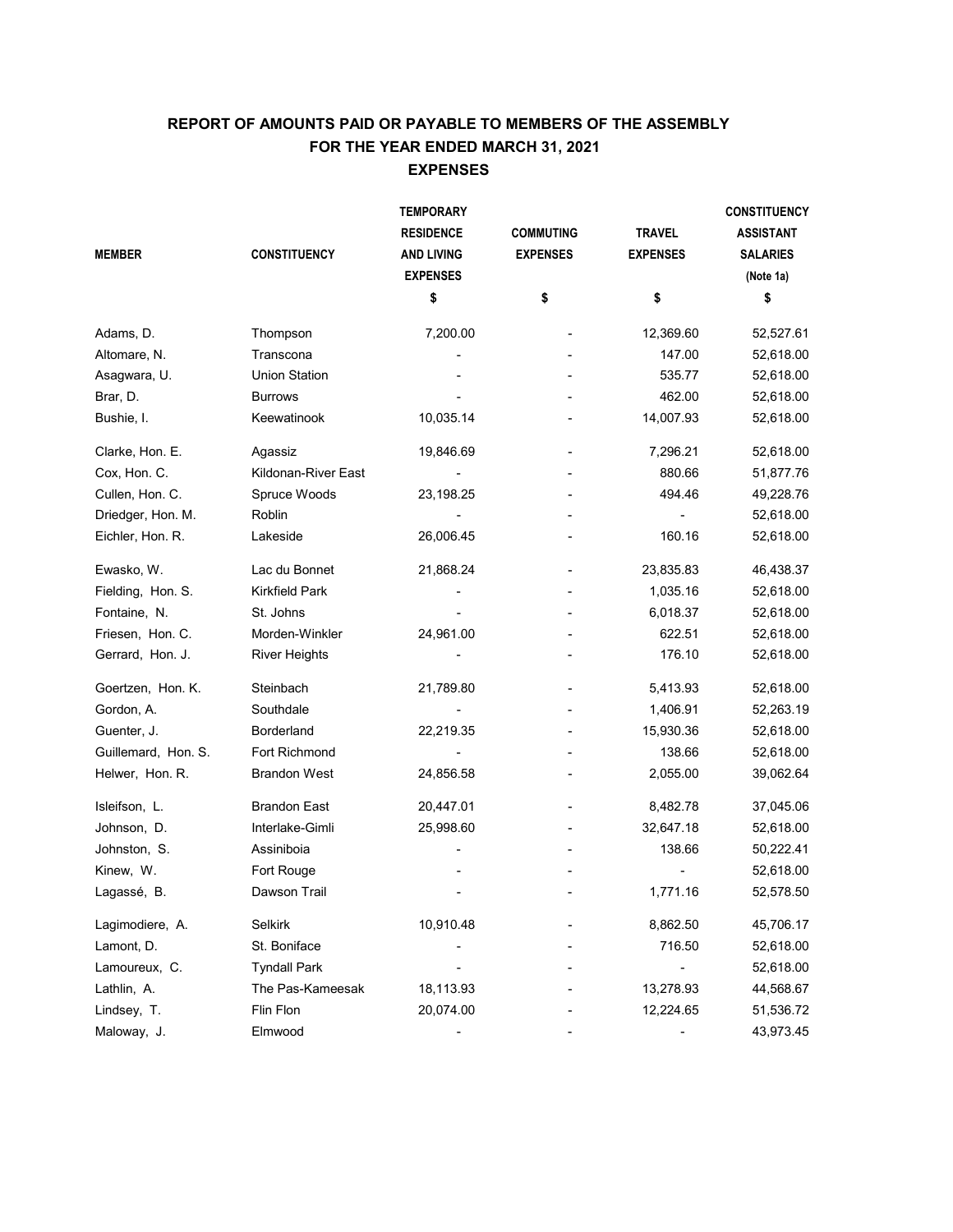|                     | <b>PRINTING</b>     |                     |                 |                  |                 |  |  |  |
|---------------------|---------------------|---------------------|-----------------|------------------|-----------------|--|--|--|
|                     | <b>CONSTITUENCY</b> |                     | <b>AND</b>      |                  |                 |  |  |  |
|                     | <b>OFFICE RENT</b>  | <b>CONSTITUENCY</b> | <b>MAILING</b>  | <b>COMMITTEE</b> | <b>TOTAL</b>    |  |  |  |
| <b>MEMBER</b>       | <b>ALLOWANCE</b>    | <b>EXPENSES</b>     | <b>EXPENSES</b> | <b>EXPENSES</b>  | <b>EXPENSES</b> |  |  |  |
|                     |                     | (Note 1a)           | (Note 1b)       |                  |                 |  |  |  |
|                     | \$                  | \$                  | \$              | \$               | \$              |  |  |  |
| Adams, D.           | 15,120.00           | 23,667.57           | 2,173.86        |                  | 113,058.64      |  |  |  |
| Altomare, N.        | 17,352.00           | 53,404.20           | 5,808.01        |                  | 129,329.21      |  |  |  |
| Asagwara, U.        | 17,352.00           | 59,703.49           | 8,633.69        |                  | 138,842.95      |  |  |  |
| Brar, D.            | 16,968.00           | 61,473.69           | 5,331.15        |                  | 136,852.84      |  |  |  |
| Bushie, I.          | 16,800.00           | 45,784.25           | 2,447.63        |                  | 141,692.95      |  |  |  |
| Clarke, Hon. E.     | 16,275.00           | 30,832.06           | 4,037.86        |                  | 130,905.82      |  |  |  |
| Cox, Hon. C.        | 17,352.00           | 63,513.32           | 2,647.95        |                  | 136,271.69      |  |  |  |
| Cullen, Hon. C.     | 12,747.00           | 23,099.76           | 2,163.54        |                  | 110,931.77      |  |  |  |
| Driedger, Hon. M.   | 11,340.00           | 42,241.75           | 1,256.18        |                  | 107,455.93      |  |  |  |
| Eichler, Hon. R.    | 15,246.00           | 27,823.13           | 1,923.43        |                  | 123,777.17      |  |  |  |
| Ewasko, W.          | 17,352.00           | 26,421.91           | 1,521.29        |                  | 137,437.64      |  |  |  |
| Fielding, Hon. S.   | 17,352.00           | 55,819.59           | 5,023.41        |                  | 131,848.16      |  |  |  |
| Fontaine, N.        | 15,600.00           | 65,360.40           | 3,794.07        |                  | 143,390.84      |  |  |  |
| Friesen, Hon. C.    | 14, 164. 11         | 39,562.53           | 2,621.50        |                  | 134,549.65      |  |  |  |
| Gerrard, Hon. J.    | 17,352.00           | 60,880.52           | 6,859.87        |                  | 137,886.49      |  |  |  |
| Goertzen, Hon. K.   | 17,352.00           | 56,614.30           | 3,981.80        | $\blacksquare$   | 157,769.83      |  |  |  |
| Gordon, A.          | 17,352.00           | 62,251.20           | 1,242.71        | $\blacksquare$   | 134,516.01      |  |  |  |
| Guenter, J.         | 17,352.00           | 53,835.69           | 1,966.29        |                  | 163,921.69      |  |  |  |
| Guillemard, Hon. S. | 16,144.55           | 57,575.56           | 5,748.31        |                  | 132,225.08      |  |  |  |
| Helwer, Hon. R.     | 14,795.81           | 24,113.76           | 2,131.44        |                  | 107,015.23      |  |  |  |
| Isleifson, L.       | 17,352.00           | 30,726.90           | 3,254.89        |                  | 117,308.64      |  |  |  |
| Johnson, D.         | 17,352.00           | 45,647.63           | 2,505.07        |                  | 176,768.48      |  |  |  |
| Johnston, S.        | 17,352.00           | 54,035.99           | 3,084.48        |                  | 124,833.54      |  |  |  |
| Kinew, W.           | 16,968.00           | 63,869.20           | 7,710.63        |                  | 141,165.83      |  |  |  |
| Lagassé, B.         | 17,352.00           | 55,416.43           | 1,853.34        |                  | 128,971.43      |  |  |  |
| Lagimodiere, A.     | 15,750.00           | 31,218.58           | 1,227.34        |                  | 113,675.07      |  |  |  |
| Lamont, D.          | 17,352.00           | 68,983.93           | 5,883.50        |                  | 145,553.93      |  |  |  |
| Lamoureux, C.       | 17,352.00           | 37,512.97           | 3,557.37        |                  | 111,040.34      |  |  |  |
| Lathlin, A.         | 14,380.00           | 23,531.74           | 2,018.24        |                  | 115,891.51      |  |  |  |
| Lindsey, T.         | 11,970.00           | 46,157.71           | 2,551.70        |                  | 144,514.78      |  |  |  |
| Maloway, J.         | 12,600.00           | 64,805.73           | 7,375.33        |                  | 128,754.51      |  |  |  |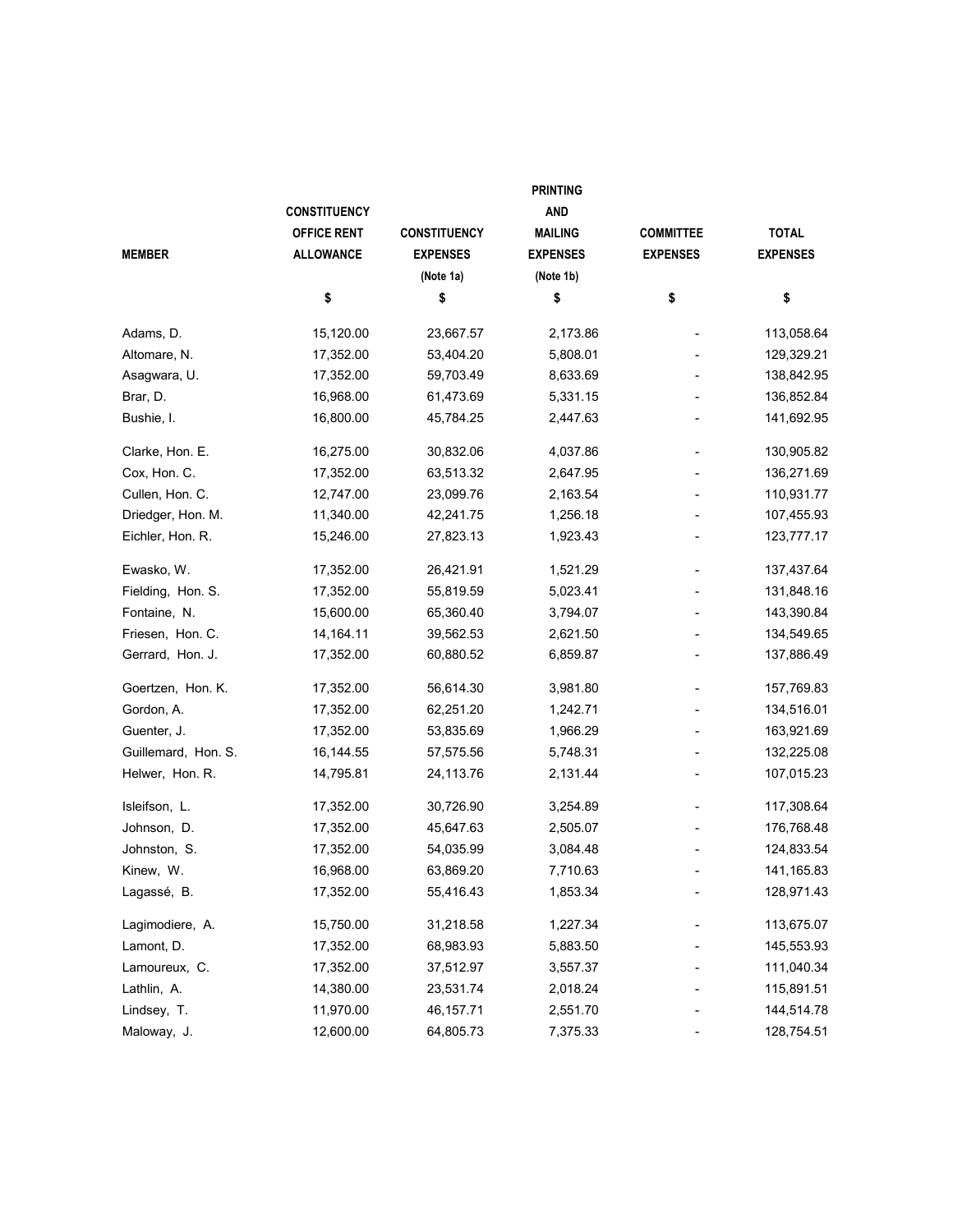# EXPENSES REPORT OF AMOUNTS PAID OR PAYABLE TO MEMBERS OF THE ASSEMBLY FOR THE YEAR ENDED MARCH 31, 2021

|                    |                        | <b>TEMPORARY</b>  |                  |                 | <b>CONSTITUENCY</b> |
|--------------------|------------------------|-------------------|------------------|-----------------|---------------------|
|                    |                        | <b>RESIDENCE</b>  | <b>COMMUTING</b> | <b>TRAVEL</b>   | <b>ASSISTANT</b>    |
| <b>MEMBER</b>      | <b>CONSTITUENCY</b>    | <b>AND LIVING</b> | <b>EXPENSES</b>  | <b>EXPENSES</b> | <b>SALARIES</b>     |
|                    |                        | <b>EXPENSES</b>   |                  |                 | (Note 1a)           |
|                    |                        | \$                | \$               | \$              | \$                  |
| Marcelino, M.      | Notre Dame             |                   |                  |                 | 49,386.20           |
| Martin, S.         | <b>McPhillips</b>      |                   |                  | 6,594.66        | 52,618.00           |
| Michaleski, B.     | Dauphin                | 19,773.03         |                  | 8,712.21        | 50,418.38           |
| Micklefield, A.    | Rossmere               |                   |                  | 2,483.34        | 52,618.00           |
| Morley-Lecomte, J. | Seine River            |                   |                  | 355.66          | 46,370.42           |
| Moses, J.          | St. Vital              |                   |                  | 330.95          | 52,618.00           |
| Naylor, L.         | Wolseley               |                   |                  | 52.69           | 52,618.00           |
| Nesbitt, G.        | <b>Riding Mountain</b> | 15,064.17         |                  | 18,620.46       | 38,820.32           |
| Pallister, Hon. B. | Fort Whyte             |                   |                  | 138.66          | 40,443.78           |
| Pedersen, Hon. B.  | Midland                | 24,425.00         |                  | 234.66          | 19,230.16           |
| Piwniuk, D.        | Turtle Mountain        | 24,929.60         |                  | 38,562.11       | 52,150.40           |
| Reyes, J.          | Waverley               |                   |                  | 592.16          | 52,589.10           |
| Sala, A.           | St. James              |                   |                  | 252.40          | 49,830.00           |
| Sandhu, M.         | The Maples             |                   |                  |                 | 53,229.85           |
| Schuler, Hon. R.   | Springfield-Ritchot    |                   |                  | 10,946.66       | 52,558.64           |
| Smith, A.          | Lagimodiere            |                   |                  | 3,237.95        | 52,618.00           |
| Smith, B.          | Point Douglas          |                   |                  | 1,217.50        | 52,618.00           |
| Smook, D.          | La Verendrye           | 21,836.21         |                  | 25,528.31       | 39,055.21           |
| Squires, Hon. R.   | Riel                   |                   |                  | 138.66          | 44,310.30           |
| Stefanson, Hon. H. | Tuxedo                 |                   |                  | 348.66          | 52,618.00           |
| Teitsma, J.        | Radisson               |                   |                  | 600.78          | 52,618.00           |
| Wasyliw, M.        | Fort Garry             |                   |                  |                 | 52,618.00           |
| Wharton, Hon. J.   | <b>Red River North</b> | 26, 194. 71       |                  | 8,165.41        | 52,502.64           |
| Wiebe, M.          | Concordia              |                   |                  | 316.70          | 52,618.00           |
| Wishart, Hon. I.   | Portage la Prairie     | 14,363.47         |                  | 3,153.14        | 47,805.71           |
| Wowchuk, R.        | Swan River             | 17,697.75         |                  | 25,009.71       | 52,589.37           |
| Former MLAs:       |                        |                   |                  |                 |                     |
| Bindle, K.         |                        |                   |                  |                 |                     |
| Caldwell, D.       |                        |                   |                  |                 |                     |
| Curry, N.          |                        |                   |                  |                 |                     |
| Klassen, J.        |                        |                   |                  | 6,361.57        |                     |
| Marcelino, D.      |                        |                   |                  |                 |                     |
| Martin, S.         | Morris                 |                   |                  |                 |                     |
| Swan, A.           |                        |                   |                  |                 |                     |
| Yakimoski, B.      |                        |                   |                  |                 |                     |
| <b>TOTALS</b>      |                        | 461,809.46        |                  | 333,063.99      | 2,831,623.79        |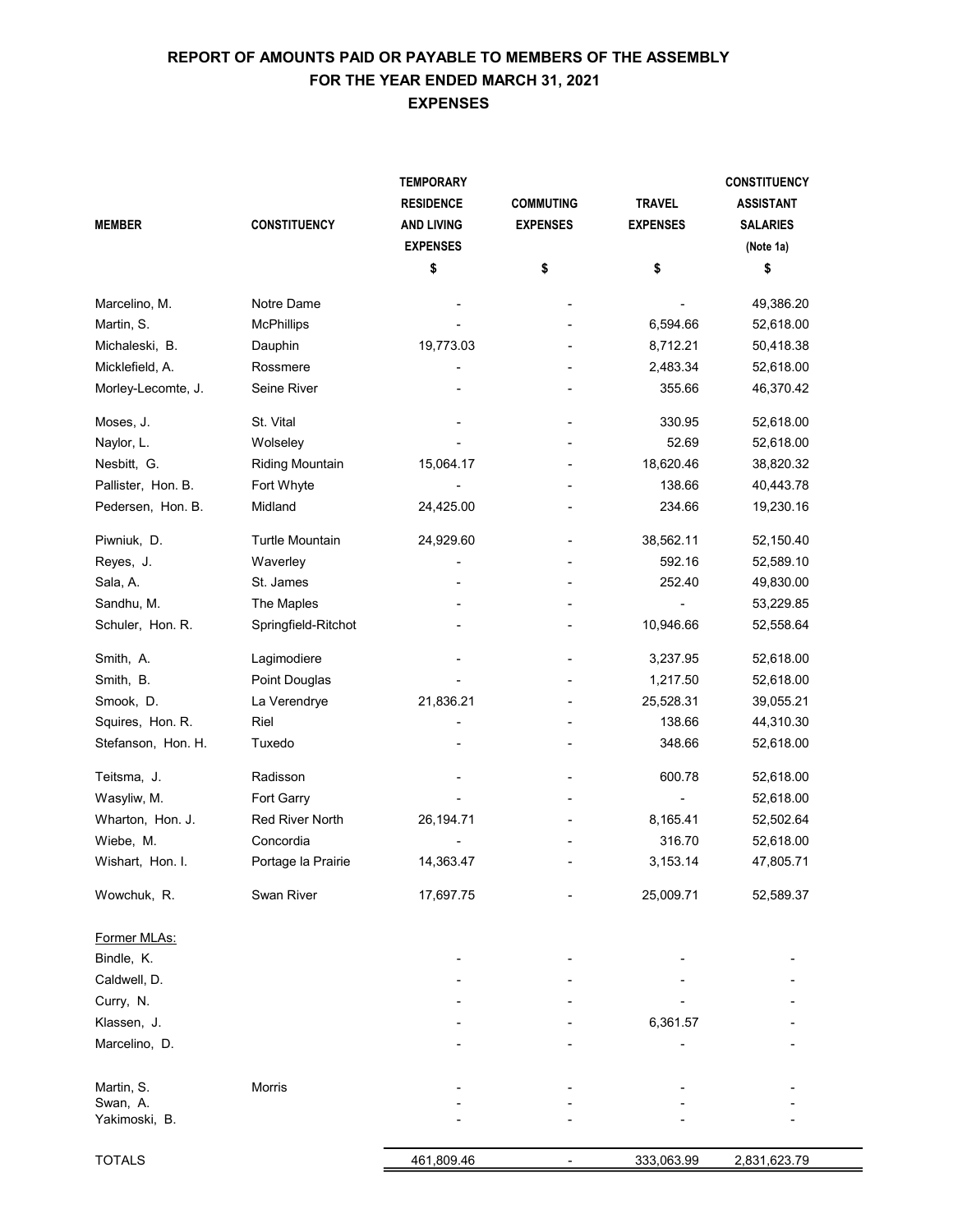|                    | <b>CONSTITUENCY</b> |                     | <b>AND</b>      |                  |                 |
|--------------------|---------------------|---------------------|-----------------|------------------|-----------------|
|                    | <b>OFFICE RENT</b>  | <b>CONSTITUENCY</b> | <b>MAILING</b>  | <b>COMMITTEE</b> | <b>TOTAL</b>    |
| <b>MEMBER</b>      | <b>ALLOWANCE</b>    | <b>EXPENSES</b>     | <b>EXPENSES</b> | <b>EXPENSES</b>  | <b>EXPENSES</b> |
|                    |                     | (Note 1a)           | (Note 1b)       |                  |                 |
|                    | \$                  | \$                  | \$              | \$               | \$              |
| Marcelino, M.      | 17,352.00           | 58,891.99           | 5,703.87        |                  | 131,334.06      |
| Martin, S.         | 17,352.00           | 29,044.23           | 2,200.73        |                  | 107,809.62      |
| Michaleski, B.     | 13,719.52           | 32,443.35           | 1,364.64        |                  | 126,431.13      |
| Micklefield, A.    | 17,352.00           | 63,509.56           | 5,207.44        |                  | 141,170.34      |
| Morley-Lecomte, J. | 17,352.00           | 56,724.83           | 3,045.62        |                  | 123,848.53      |
| Moses, J.          | 10,067.20           | 54,860.35           | 6,534.39        |                  | 124,410.89      |
| Naylor, L.         | 17,352.00           | 64,254.85           | 6,504.18        |                  | 140,781.72      |
| Nesbitt, G.        | 12,063.90           | 20,596.92           | 2,391.83        |                  | 107,557.60      |
| Pallister, Hon. B. | 11,340.00           | 39,699.74           | 2,255.30        |                  | 93,877.48       |
| Pedersen, Hon. B.  | 15,120.00           | 22,556.85           | 1,978.44        |                  | 83,545.11       |
| Piwniuk, D.        | 11,340.00           | 23,551.47           | 2,164.61        |                  | 152,698.19      |
| Reyes, J.          | 17,352.00           | 54,443.61           | 5,947.81        |                  | 130,924.68      |
| Sala, A.           | 17,352.00           | 63,805.39           | 4,938.89        |                  | 136,178.68      |
| Sandhu, M.         | 17,352.00           | 60,537.06           | 3,083.21        |                  | 134,202.12      |
| Schuler, Hon. R.   | 15,506.00           | 61,251.84           | 6,095.75        |                  | 146,358.89      |
| Smith, A.          | 11,723.71           | 51,193.34           | 2,427.95        |                  | 121,200.95      |
| Smith, B.          | 17,352.00           | 65,092.27           | 6,834.33        |                  | 143,114.10      |
| Smook, D.          | 10,284.72           | 22,907.92           | 1,741.10        |                  | 121,353.47      |
| Squires, Hon. R.   | 17,352.00           | 62,065.56           | 1,315.46        |                  | 125,181.98      |
| Stefanson, Hon. H. | 17,352.00           | 39,708.17           | 1,308.72        |                  | 111,335.55      |
| Teitsma, J.        | 17,352.00           | 64,457.44           | 2,456.09        |                  | 137,484.31      |
| Wasyliw, M.        | 16,644.48           | 61,476.80           | 8,507.15        |                  | 139,246.43      |
| Wharton, Hon. J.   | 15,072.00           | 40,428.93           | 1,961.31        |                  | 144,325.00      |
| Wiebe, M.          | 17,352.00           | 60,309.73           | 5,753.07        |                  | 136,349.50      |
| Wishart, Hon. I.   | 9,135.00            | 25,202.90           | 1,185.65        |                  | 100,845.87      |
| Wowchuk, R.        | 11,182.50           | 25,843.05           | 2,278.60        |                  | 134,600.98      |
| Former MLAs:       |                     |                     |                 |                  |                 |
| Bindle, K.         |                     | 84.70               |                 |                  | 84.70           |
| Caldwell, D.       |                     | 203.70              |                 |                  | 203.70          |
| Curry, N.          |                     | (203.58)            |                 |                  | (203.58)        |
| Klassen, J.        |                     | 751.14              |                 |                  | 7,112.71        |
| Marcelino, D.      |                     | 304.51              |                 |                  | 304.51          |
| Martin, S.         |                     | (742.40)            |                 |                  | (742.40)        |
| Swan, A.           | (1,254.75)          |                     |                 |                  | (1, 254.75)     |
| Yakimoski, B.      |                     | (1,026.86)          |                 |                  | (1,026.86)      |
| <b>TOTALS</b>      | 884,668.75          | 2,680,114.85        | 207,522.02      |                  | 7,398,802.86    |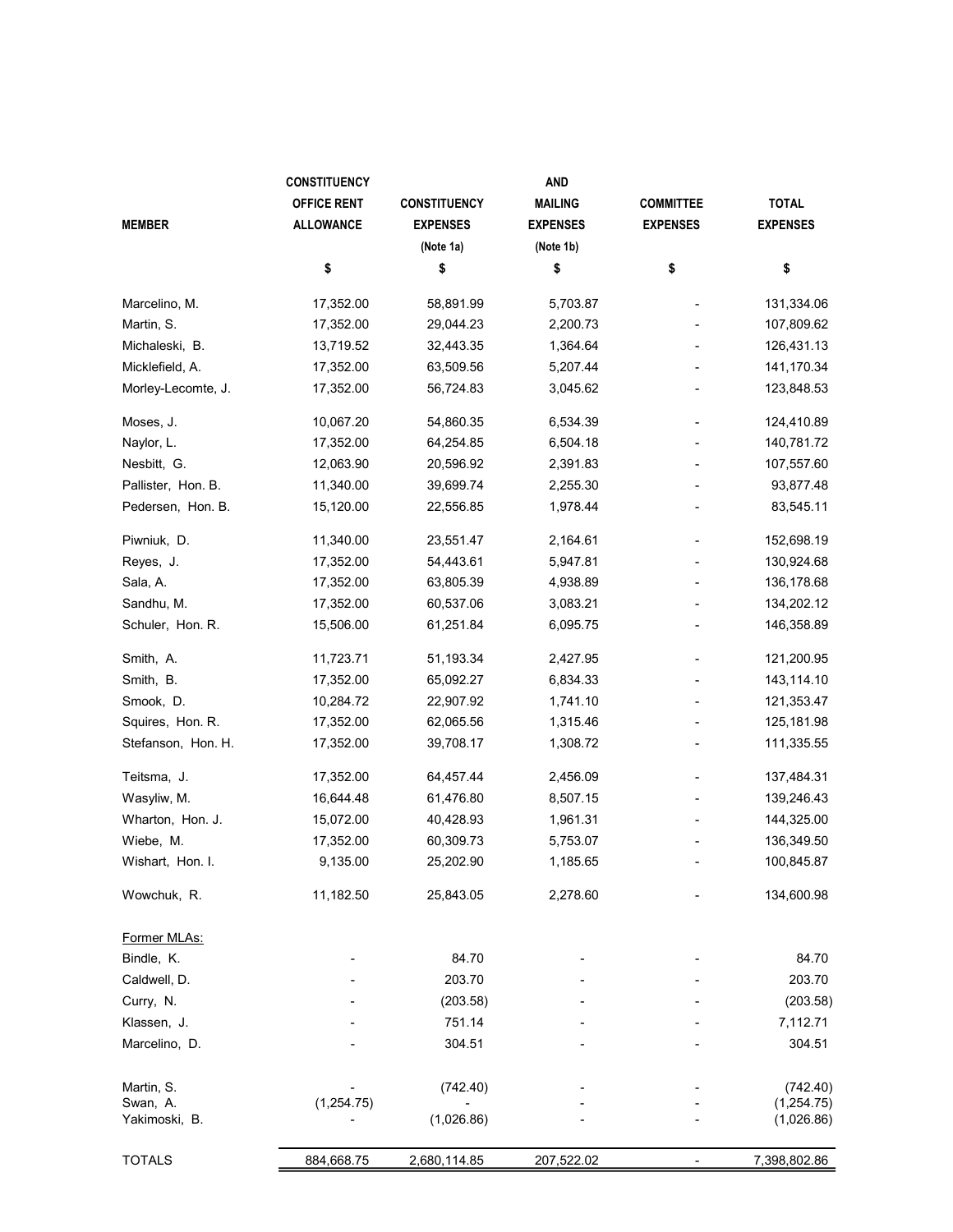## REPORT OF AMOUNTS PAID OR PAYABLE TO MEMBERS OF THE ASSEMBLY FOR THE YEAR ENDED MARCH 31, 2021 NOTES TO THE FINANCIAL REPORT

#### 1. BASIS OF ACCOUNTING

This Report presents the amounts paid or payable to members of the legislature as required by Sections 52.27 (1) and (2) of The Legislative Assembly Act.

Expenses and compensation are recognized on an accrual basis. Expenses are accrued based upon the claims processed to May 21, 2021.

Repayments by MLAs for claims over the maximum entitlement are recognized when received.

Expenses in this Report represent the constituency expenses established by The Legislative Assembly Act and disbursed by the Members' Allowances Office. This Report does not include any expenses incurred by a minister and disbursed by the minister's department or other departments. In addition, this Report does not include any expenses incurred by other MLAs that are disbursed by other departments.

Expenses incurred by a minister for his or her department are published in the Minister's Expense Reports posted on the website of that department. Other payments over \$50,000 made by a department to MLAs are reported in the Statement of Payments in Volume 2 of the Public Accounts.

The reported amounts reflect the following policies based upon directives and interpretations by the Legislative Assembly Management Commission:

- a. MLAs are charged under their constituency expense entitlements with the salary type benefits for constituency staff such as sick leave, statutory holiday pay, and overtime, in addition to their salary and vacation pay. All other benefits, totaling \$640,091 for the year ended March 31, 2021, are not charged to MLAs' entitlements and are therefore excluded from this Report.
- b. Printing fees are included in this Report; however, postage costs paid directly to the supplier on the member's behalf are excluded from this Report.
- c. Costs associated with the assignment of government vehicles to members, or payments of the optional car allowance to members, in lieu of assigned vehicles, are excluded from this Report.

#### 2. PREMIER'S AND MINISTERS' COMPENSATION

The Fiscal Responsibility and Taxpayer Protection Act (FR&TP Act) requires the government not to incur a deficit greater than the baseline amount and penalizes ministers by reducing their salaries if this requirement is not met. The deficit amount is calculated in accordance with the Act.

The Act also requires the government to withhold 20% of the ministerial salaries. This percentage will increase to 40% if the government has a deficit exceeding the baseline amount for two consecutive years. The withheld amounts will be paid to the ministers if there is no deficit incurred or if the deficit is below the baseline amount.

As of March 31, 2021, a total of \$163,174 was withheld. Any salary reductions or repayments related to these withheld amounts will be disclosed in the next year's report. As of March 31, 2021 a total of \$144,351 was paid to the ministers as the deficit was below the baseline amount in 2019/20.